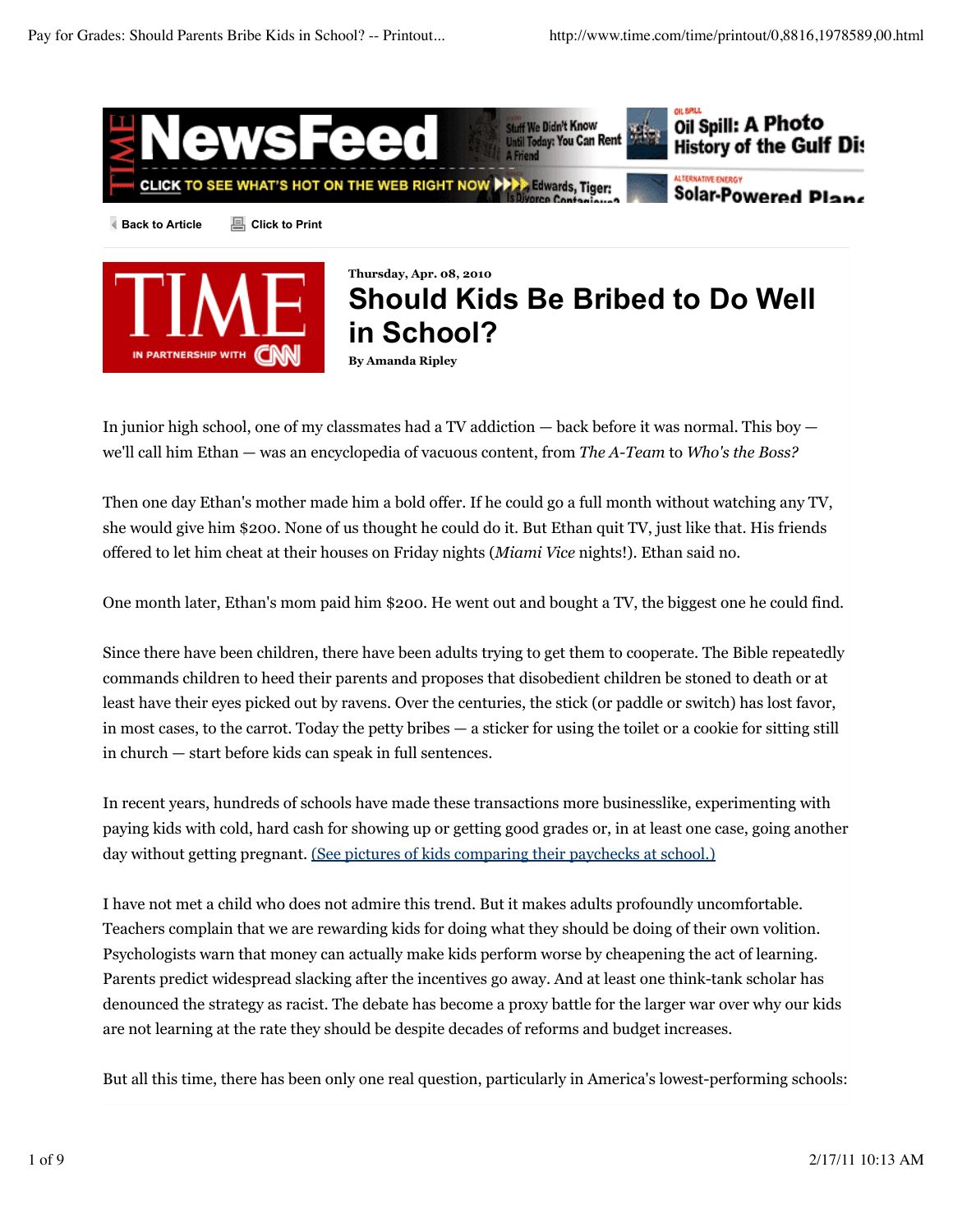#### Does it work?

To find out, a Harvard economist named Roland Fryer Jr. did something education researchers almost never do: he ran a randomized experiment in hundreds of classrooms in multiple cities. He used mostly private money to pay 18,000 kids a total of \$6.3 million and brought in a team of researchers to help him analyze the effects. He got death threats, but he carried on. The results, which he shared exclusively with TIME, represent the largest study of financial incentives in the classroom — and one of the more rigorous studies ever on anything in education policy. (See Roland Fryer Jr. in the 2009 TIME 100.)

The experiment ran in four cities: Chicago, Dallas, Washington and New York. Each city had its own unique model of incentives, to see which would work best. Some kids were paid for good test scores, others for not fighting with one another. The results are fascinating and surprising. They remind us that kids, like grownups, are not puppets. They don't always respond the way we expect.

In the city where Fryer expected the most success, the experiment had no effect at all — "as zero as zero gets," as he puts it. In two other cities, the results were promising but in totally different ways. In the last city, something remarkable happened. Kids who got paid all year under a very elegant scheme performed significantly better on their standardized reading tests at the end of the year. Statistically speaking, it was as if those kids had spent three extra months in school, compared with their peers who did not get paid.

"These are substantial effects, as large as many other interventions that people have thought to be successful," says Brian Jacob, a University of Michigan public-policy and economics professor who has studied incentives and who reviewed Fryer's study at TIME's request. If incentives are designed wisely, it appears, payments can indeed boost kids' performance as much as or more than many other reforms you've heard about before — and for a fraction of the cost.

Money is not enough. (It never is.) But for some kids, it may be part of the solution. In the end, we all want our children to grow into self-motivated adults. The question is, How do we help them get there? And is it possible that at least for some kids, the road is paved not with stickers but with \$20 bills?

Fryer runs an education-innovation laboratory that has a staff of 17 and an annual budget of about \$6 million. His goal is to use the scientific method to figure out how to close the learning gap between America's white and minority kids by the year 2025. When I visit Fryer at his Harvard lab this spring, he hands me an agenda for the day and proudly introduces me to his team. For the next three hours, as we talk about the experiment, Fryer is charming and intense, occasionally lapsing into economist speak and then apologizing for being a "nerd."

But Fryer's fascination with the lives and choices of kids is not entirely academic. He grew up poor in Texas, where he lived with his dad, a copier salesman. When Fryer was 16, his dad was arrested for sexual assault and Fryer had to bail him out of jail.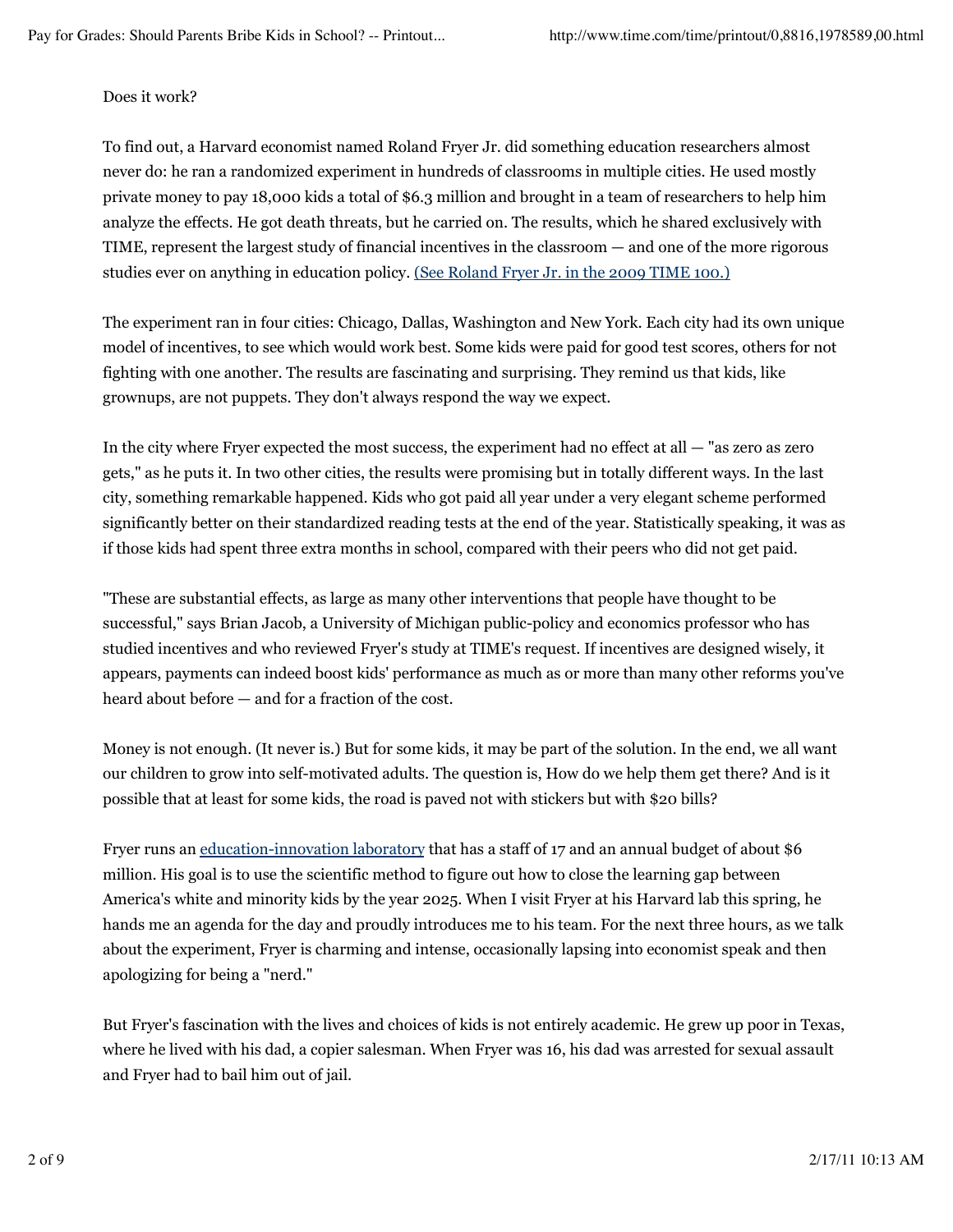Meanwhile, Fryer raised himself, and not very well. He got a job at McDonald's and stole from the cash register. He sold marijuana and carried a .357 Magnum for a while. But he was fiercely competitive on the basketball court and the football field, and that's where he excelled, earning a basketball scholarship to the University of Texas at Arlington.

In his first semester of college, Fryer took a calculus class. On his initial exam, he scored 45 out of 100. "My friends started calling me Colt 45," he remembers. The failure enraged him, and his pride kicked in. "I didn't want to be like everyone else from my neighborhood," he says.

Fryer started working hard in school for the first time. He graduated in two and a half years with an economics degree. Then he got his Ph.D. at Penn State University, where he began to use the tools of economics to study the problems of inequality. He joined Harvard's faculty at age 26, a case study in the power of shifting motivations.

At Harvard, Fryer heard about a school in New York City that was trying to incentivize kids on a small scale. The idea appealed to him because, unlike reforms focused on the teacher or the curriculum, it treated kids not as inanimate objects but as human beings who behave in interesting ways. But he had no idea if it would work.

In 2005 he persuaded Gavin Samms, a friend and Harvard colleague, to go to New York City with him to try to sign up some schools for a pilot program. "We didn't know anything about what we were doing," Fryer says. They couldn't afford to stay in New York, so they stayed at a hotel in the Meadowlands — a grim tract of wetlands in New Jersey. Then they drove around to pitch the idea to principals.

One day while they were visiting a school, they got a call from the school system's headquarters, which had originally approved their project. "They said, 'You gotta leave now,' " Samms remembers. " 'You gotta leave the schools.' " Fryer protested, but he lost. "It was just too political," he says. "It was an election year. They'd already gotten letters saying, 'You can't be paying kids.' "

## See TIME's Pictures of the Week.

## See the Cartoons of the Week.

New York City schools chancellor Joel Klein doesn't remember kicking Fryer out, but he concedes that the program was contentious. "When people want to try new and different things in education," Klein says, "it will always stir up controversy."

In January 2007, after the mayoral election had come and gone, Fryer returned to New York — this time with a more audacious plan. He wanted to create a treatment group and a control group, just like a real scientist. And he had a \$2 million grant from the Broad Foundation, which had taken an interest in Fryer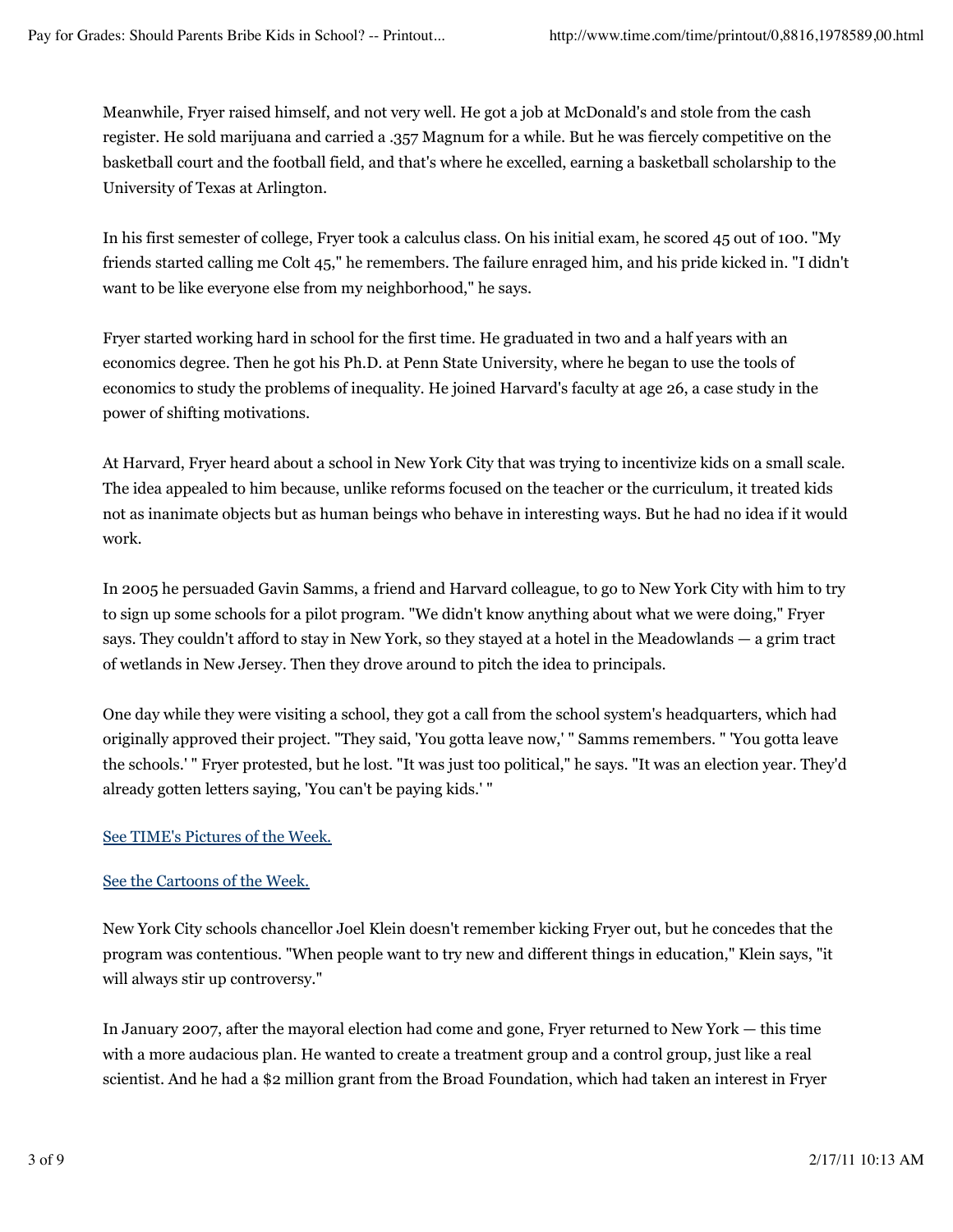because of the scientific rigor of his approach.

This time, Fryer wanted to get a random sample of city schools to participate. Which is not as easy as it sounds. At some schools, the principal and teachers opened their arms wide and said, "Sure. We're struggling here. We'll try anything." At others, Fryer had to spend hours pleading with staff who felt kids should learn for the love of learning — not for the cash. "To this day, I can't tell you what will predict one or the other," he says. "I could walk into a completely failing school, with crack vials on the ground outside, and say, 'Hey, I went to a school like this, and I want to help.' And people would just browbeat me about 'the love of learning,' and I would be like, 'But I just stepped on crack vials out there! There are fights in the hallways! We're beyond that.' "

Eventually, Fryer and his team got 143 schools to sign up. About half would be randomly selected as a control group, meaning the kids would not be paid. In the other half, students would earn money for their performance on 10 routine tests given throughout the year.

The summer before the experiment began, a New York *Daily News* reporter heard about the plan. The story, headlined "It's a Cash Course," quoted an antitesting activist who called the plan "horrendous." One of Fryer's other funders pulled half a million dollars. Fryer got kicked out of the schools again, he says. This time, Klein took him to a Yankees game. A few days later, Fryer was allowed back in the schools. But he started waking up at 3 a.m. to check the newspapers.

The anger was not something Fryer had anticipated. "I totally underestimated how pissed off people would be because of this," he says. "This is exactly the kind of R&D education needs. I never said it was going to solve all education problems. I just thought it deserved to be tested." (See the 10 best college presidents.)

The most damning criticism of Fryer came from psychologists like the University of Rochester's Edward Deci, who has spent his career studying motivation. Deci has found that money — like other tangible rewards — does not work very well to motivate people over the long term, particularly for tasks that involve creativity. In fact, there is a lot of evidence that rewards can have the perverse effect of making people perform worse.

A classic experiment in support of this hypothesis took place at a nursery school at Stanford University in the early 1970s. There, researchers divided 51 toddlers into groups. All the kids were asked to draw a picture with markers. But one group was told in advance that they would get a special reward — a certificate with a gold star and a red ribbon — in exchange for their work. The kids did the drawings, and the ones in the treatment group got their certificates.

A few weeks later, the researchers observed the children through a one-way mirror on a normal school day. They found that the kids who had received the award spent half as much time drawing for fun as those who had not been rewarded. The reward, it seemed, diminished the act of drawing. So instead of giving kids gold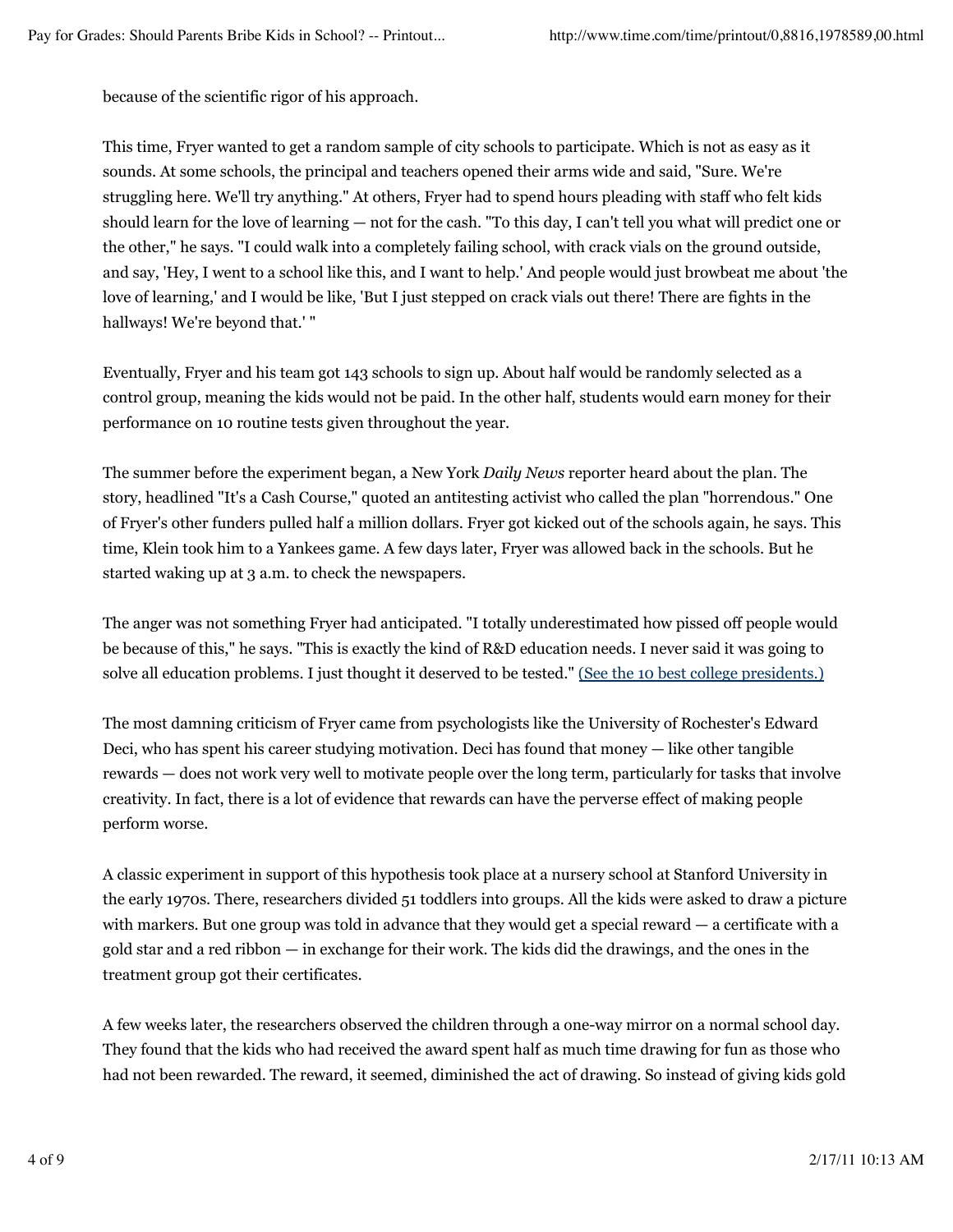stars, Deci says, we should teach them to derive intrinsic pleasure from the task itself. "What we really want is for people to value the activity of learning," he says. People of all ages perform better and work harder if they are actually enjoying the work — not just the reward that comes later.

In principle, Fryer agrees. "Kids should learn for the love of learning," he says. "But they're not. So what shall we do?" Most teenagers do not look at their math homework the way toddlers look at a blank piece of paper. It would be wonderful if they did. Maybe one day we will all approach our jobs that way. But until then, most adults work primarily for money, and in a curious way, we seem to be holding kids to a higher standard than we hold ourselves.

In the fall of 2007, the New York City experiment began. Fourth-graders could earn a maximum of \$25 per test, and seventh-graders could earn up to \$50 per test. To participate, kids had to get their parents' permission — and 82% of them did. Most of them also opened savings accounts so the money could be directly deposited into them. Meanwhile, Fryer and his team found other testing grounds. In Chicago, Fryer worked with schools chief Arne Duncan, now President Obama's Education Secretary, to design a program to reward ninth-graders for good grades. Over beer and pizza in a South Side bowling alley, they sketched out a plan to pay kids \$50 for each A, \$35 for a B and \$20 for a C, up to \$2,000 a year. But half of their earnings would be set aside in an account, to be redeemed only upon high school graduation.

In Washington, middle schoolers would be paid for a portfolio of five different metrics, including attendance and good behavior. If they hit perfect marks in every category, they could make \$100 every two weeks. Schools in Dallas got the simplest scheme and the one targeting the youngest children: every time second-graders read a book and successfully completed a computerized quiz about it, they earned \$2. Straightforward — and cheap. The average earning would turn out to be about \$14 (for seven books read) per year.

#### See the best pictures of 2009.

#### See 25 people who mattered in 2009.

The early feedback was promising. Principals were lobbying to get their schools switched out of the control group and into the treatment group. Parents began using the paychecks as progress reports, contacting teachers to find out why their kids' checks had gone up or down. In Chicago, Duncan discovered that the program affected kids in ways he'd never expected. "I remember going to schools and seeing how excited the kids were when they got their checks. They were like pep rallies — but around academic success!" he says. Fryer appeared on *The Colbert Report* and CNN to talk about the experiment, and that's about when the death threats started. All the while, Fryer refused to speculate about what the data would reveal. He was not all that interested in whether the kids raised their grades or turned in their homework. Grades are subjective. The more objective measure would come at the end of the year, when the students took their standardized tests. Would they improve more than the kids who were not getting paid? Or would they, as the psychologists predicted, actually do worse? "If it doesn't work, we're going to stop and start doing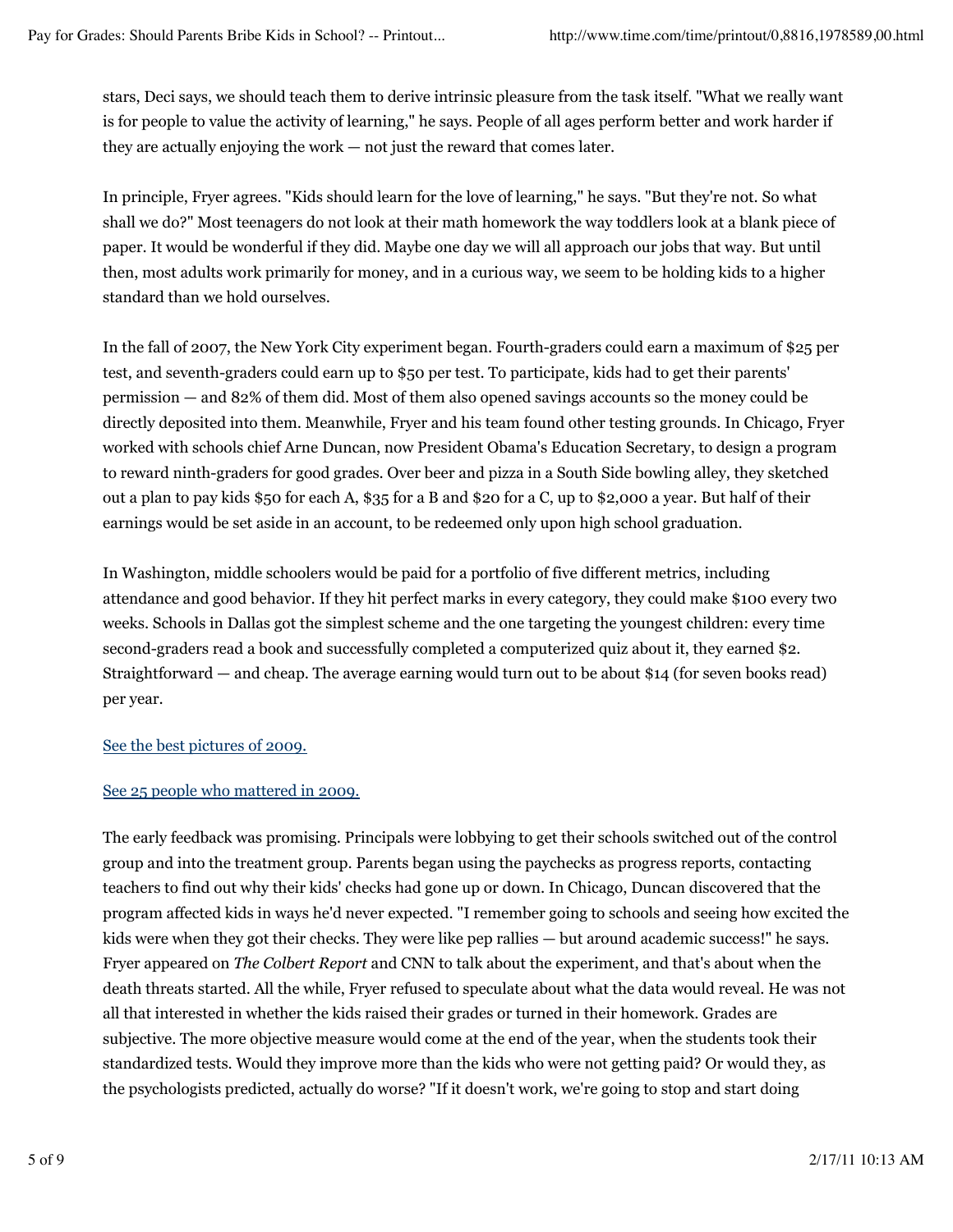something else," says Washington schools chancellor Michelle Rhee. "But if it does work, it should drive where we put our money." (Watch Michelle Rhee talk about D.C. schools.)

The results began to trickle into the lab last summer. In New York City, the \$1.5 million paid to 8,320 kids for good test scores did not work — at least not in any way that's easy to measure. In Chicago, under a different model, the kids who earned money for grades attended class more often and got better grades, two major accomplishments. Those students did not, however, do better on their standardized tests at the end of the year.

In Washington, the kids did better on standardized reading tests. Getting paid on a routine basis for a series of small accomplishments, including attendance and behavior, seemed to lead to more learning for those kids. And in Dallas, the experiment produced the most dramatic gains of all. Paying second-graders to read books significantly boosted their reading-comprehension scores on standardized tests at the end of the year — and those kids seemed to continue to do better the next year, even after the rewards stopped.

The kids had much in common. In all four cities, a majority were African American or Hispanic and from low-income families. So why did the results vary so dramatically from city to city?

One clue came out of the interviews Fryer's team conducted with students in New York City. The students were universally excited about the money, and they wanted to earn more. They just didn't seem to know how. When researchers asked them how they could raise their scores, the kids mentioned test-taking strategies like reading the questions more carefully. But they didn't talk about the substantive work that leads to learning. "No one said they were going to stay after class and talk to the teacher," Fryer says. "Not one."

We tend to assume that kids (and adults) know how to achieve success. If they don't get there, it's for lack of effort — or talent. Sometimes that's true. But a lot of the time, people are just flying blind. John List, an economist at the University of Chicago, has noticed the disconnect in his own education experiments. He explains the problem to me this way: "I could ask you to solve a third-order linear partial differential equation," he says. "A what?" I ask. "A third-order linear partial differential equation," he says. "I could offer you a million dollars to solve it. And you can't do it." (He's right. I can't.) For some kids, doing better on a geometry test is like solving a third-order linear partial differential equation, no matter the incentive.

Similarly, in Chicago, kids were paid for grades — a result they could not always control. There, the findings were mixed. Kids who got paid did indeed get better grades, and they also attended class more — a week and a half more over the school year. That is a big deal, since nearly half of Chicago's high school kids drop out before they graduate and the kids who skip school and fail courses as freshmen tend to be the ones who drop out. We won't know until 2012 if the experiment lowered the dropout rate, but we do know that the rewards did not raise standardized-test scores.

So what happens if we pay kids to do tasks they know how to do? In Dallas, paying kids to read books —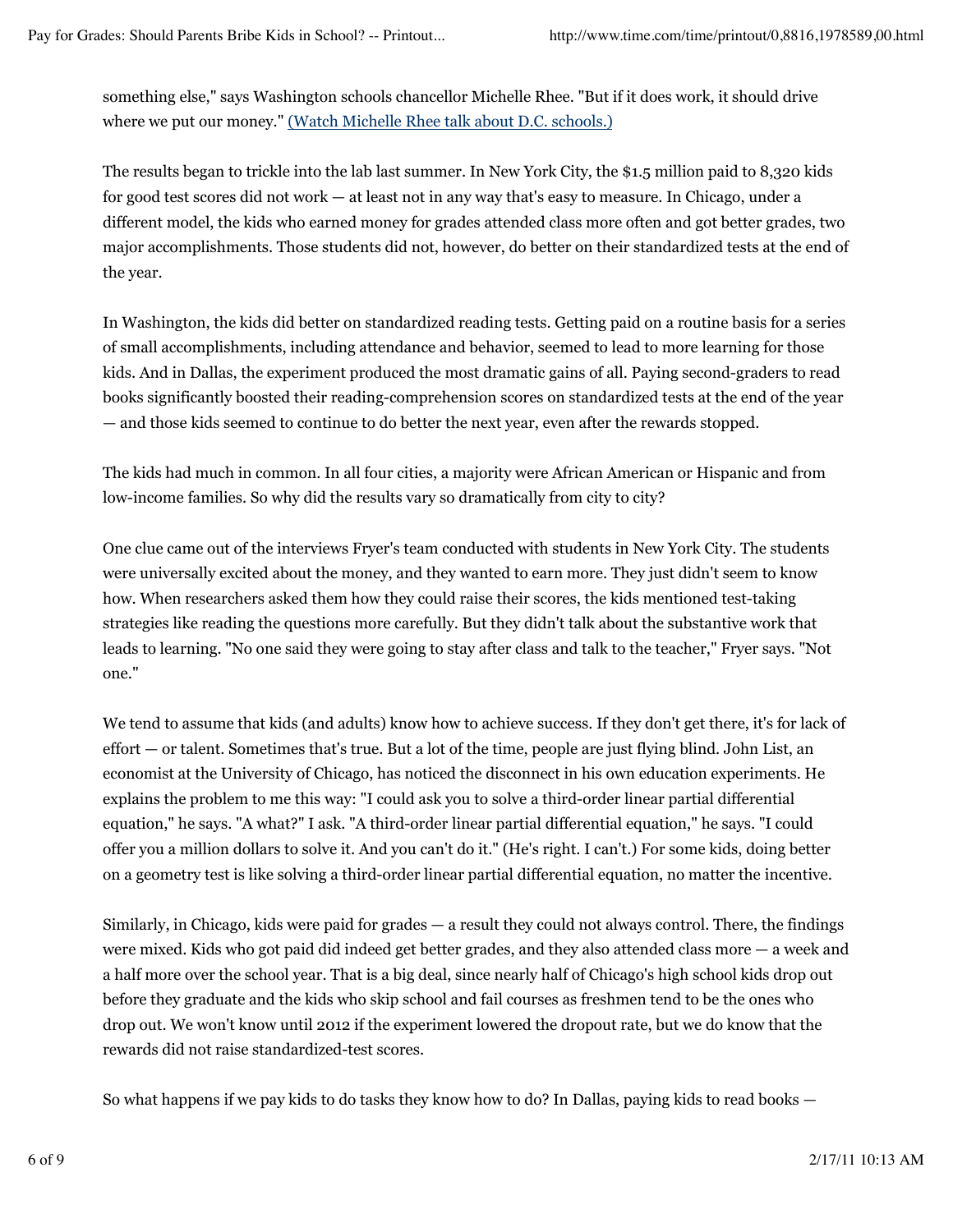something almost all of them can do — made a big difference. In fact, the experiment had as big or bigger an effect on learning as many other reforms that have been tested, like lowering class size or enrolling kids in Head Start early-education programs (both of which cost thousands of dollars more per student). And the experiment also boosted kids' grades. "If you pay a kid to read books, their grades go up higher than if you actually pay a kid for grades, like we did in Chicago," Fryer says. "Isn't that cool?"

It may also help that the kids in Dallas were the youngest in the experiment, making them more receptive to reforms. It's hard to know for sure. Another caveat is that the Dallas model worked differently on different kids. Most (including Hispanic kids and poor kids) did better when they were being paid. But the ones who spoke very little English and took their standardized tests in Spanish did not benefit from the incentives, a mystery that Fryer addresses at some length in his study but cannot entirely explain. (See pictures of Detroit schoolkids sharing their dreams for the future.)

Meanwhile, in Washington, each school got to choose three of the payment metrics, and some of the elements ended up being outcomes like test scores. But the students were also paid on the basis of attendance and behavior — two actions that are under their direct control. Under this hybrid model, the kids who got paid did better on their standardized reading tests. Because of the small size of the school system, the Washington sample was less well balanced than those in the other cities. But its results contain one remarkable finding: the kids who were helped the most by the experiment were the ones who are normally among the hardest to reach. "The typical reform helps girls more than it helps boys," Fryer says. "[This] is the opposite. In D.C., all the results are being driven by the boys. That's fascinating."

## See TIME's education covers.

When I talked with Washington students, teachers and principals about the experiment, they appeared to have very low expectations for its long-term impact. Many of them, speaking from experience, seemed to think that nothing as simple as money could reach a certain hard core of kids. "The children we had challenges with before, we still have challenges with," says Vealetta Moore-Parker, a guidance counselor who runs the incentives program at Burroughs Education Campus.

Nevertheless, according to Fryer's results, kids with a history of serious behavioral problems saw the biggest gains in test scores overall. Their reading scores shot up 0.4 standard deviations, which is roughly the equivalent of five additional months of schooling.

Kids may respond better to rewards for specific actions because there is less risk of failure. They can control their attendance; they cannot necessarily control their test scores. The key, then, may be to teach kids to control more overall — to encourage them to act as if they can indeed control everything, and reward that effort above and beyond the actual outcome.

The Knowledge Is Power Program (KIPP), one of the most successful charter-school networks in the U.S., has been doling out financial incentives for 15 years, using a model that happens to align perfectly with the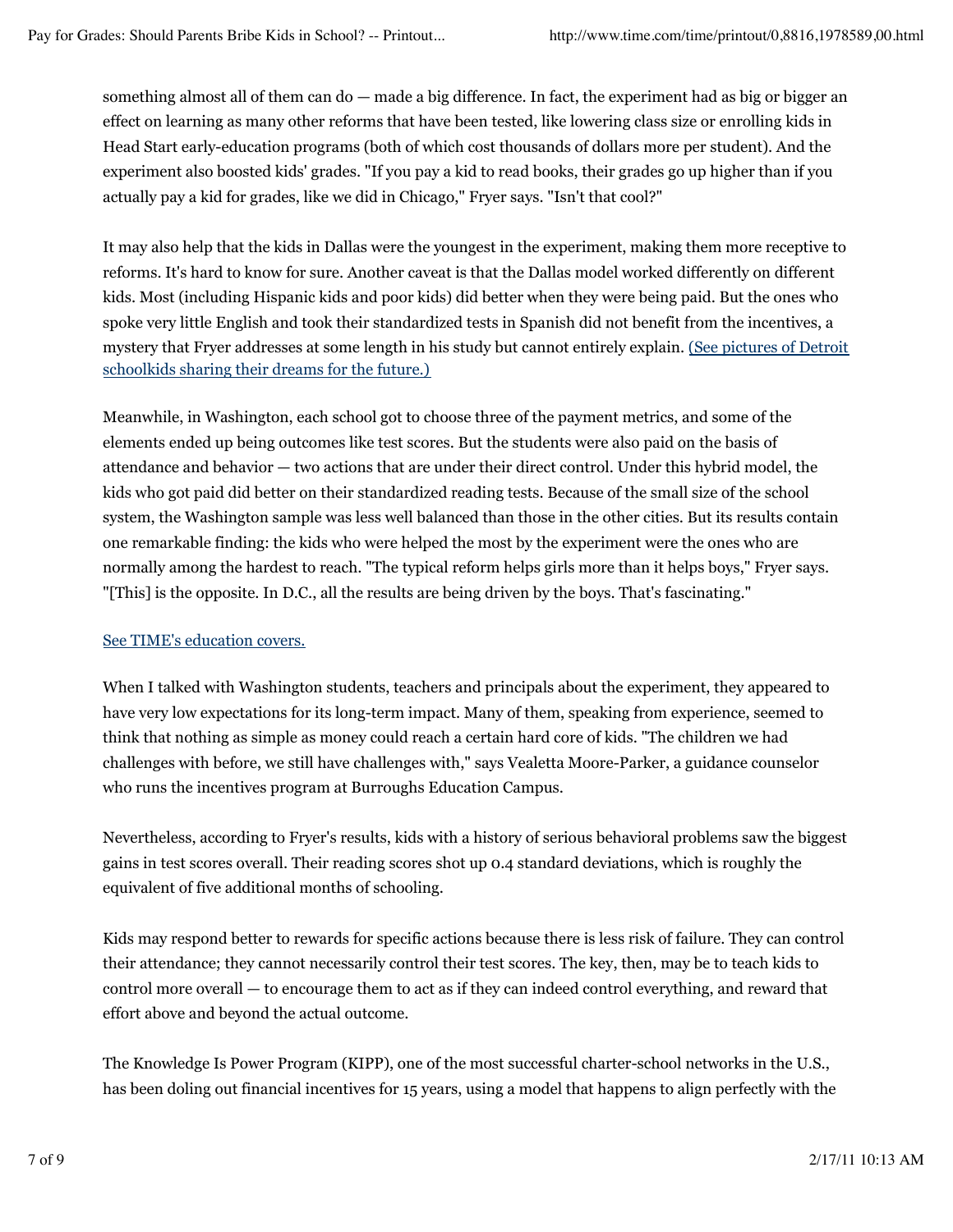results of Fryer's study. KIPP students get paid for actions they can control — getting to school on time, participating in class and having a positive attitude — with "money" they can redeem for supplies at the school store. Over the years, KIPP leaders, who now run 82 schools nationwide, have learned a lot about which rewards work and which do not. They have found that speed matters, for example. Recognition, like punishment, works best if it happens quickly. So KIPP schools pay their kids every week. (Interestingly, the two places Fryer's experiment worked best were the ones where kids got feedback fast — through biweekly paychecks in Washington and through passing computerized quizzes in Dallas.)

Just like grownups, kids need different kinds of incentives to get through the day, some highbrow and some low, some short-term, some longer-term. And money and other external rewards can be a gateway to more substantive motivators. KIPP fifth-graders get a lot of prizes like pencils; high school kids can earn freedoms — like the privilege of listening to their iPods at lunch. "Our ultimate goal is to get kids to be intrinsically motivated," says Joshua Zoia, who founded the KIPP Academy in Lynn, Mass. "But we have to get kids hooked in. We have to meet them where they are."

When Fryer briefed Rhee, the Washington schools chancellor, about the results, she was shocked — happily so. "It is just so hard to show impact in education," Rhee says, citing past experiments that showed no payoff despite enormous effort. "We don't see results like this for a lot of other things we're doing," she says. So she went to the Washington city council to ask for more money to keep paying kids — and to keep studying what happens. "If next year's data show something different, so be it," Rhee says. "We'll take it year by year." The program has wound down in Chicago, Dallas and New York City, although schools in all three places continue to experiment with incentives.

Fryer believes there's more good research to be done on incentives. But he doesn't think incentives alone can fix our schools; he is increasingly convinced that the answer will involve a combination of reforms and that the interaction among those reforms will matter more than any single change in isolation. And whatever we do, he says, we have to test it first — and fearlessly. "One thing we cannot do is, we cannot restrict ourselves to a set of solutions that make adults comfortable."

Chyna is an eighth-grader at the Takoma Education Campus in Washington. Chyna likes to refer to herself in the third person, and when you ask her a personal question, she looks you dead in the eye, asks, "Honestly?" and waits for you to reply before giving you her answer.

Chyna wants to be a lawyer or a radio personality when she grows up. But last year she had a hard time. She and a friend got into a fight with another girl at school. "We basically jumped her," Chyna admits. The police came, and Chyna found herself in a juvenile-detention center, waiting for her mom to pick her up.

This year is going better. When I meet her, she has just received her regular paycheck. She earned \$95, her highest check yet. She squeals with happiness and hugs her girlfriends. When I ask her how she did it, she says, "I tried my hardest." She adds, "I tried to wear my uniform, because I knew I wanted some money